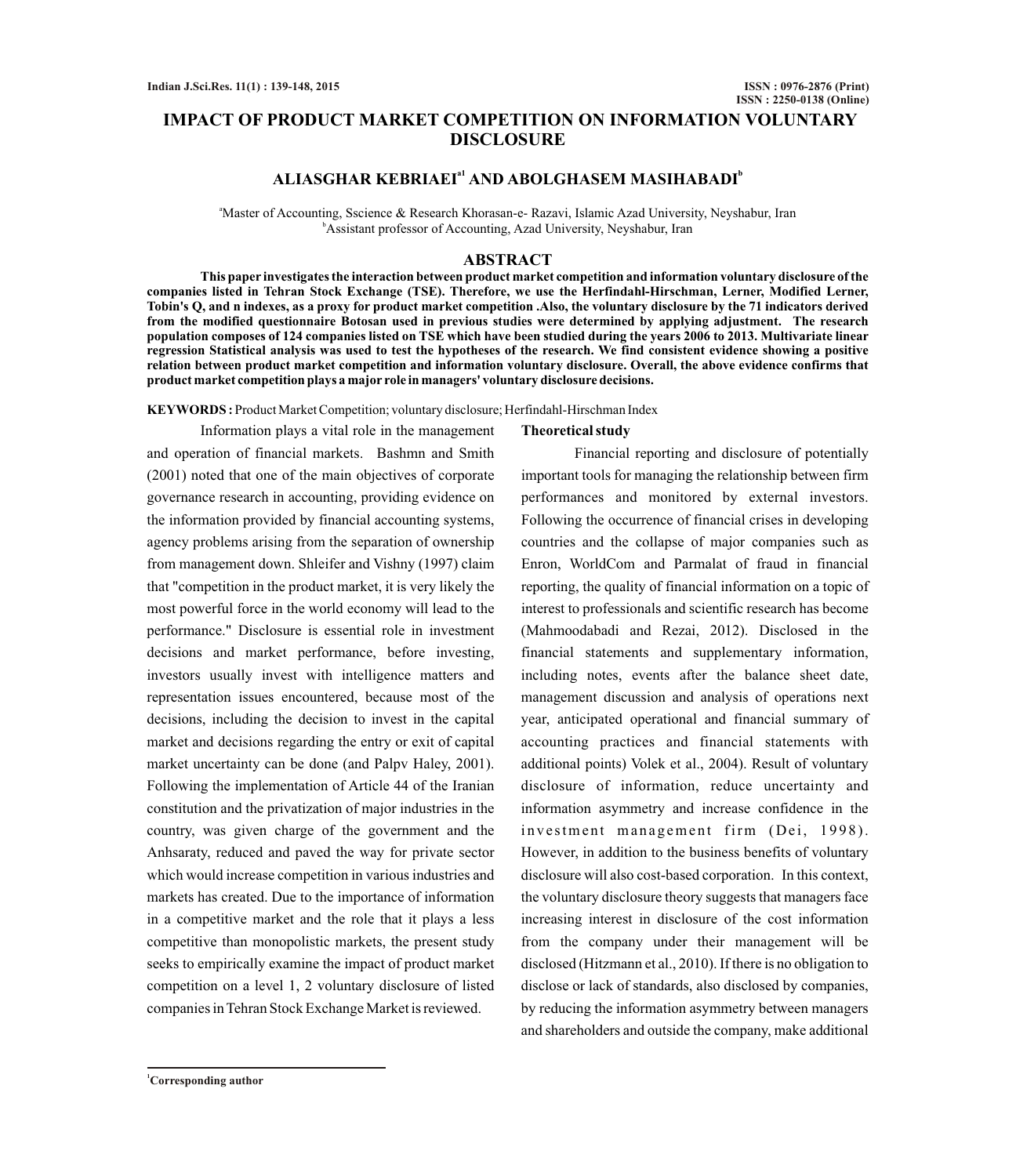benefits (Verchya, 2001). Recently, theoretical papers in the economics literature, product market competition as one of the mechanisms that regulate the expression of the financial reporting process (Balakrishnan and Cohen, 2011). Companies less competitive industries, ownership costs, agency costs and political costs are higher. These factors, alone or jointly with another strong incentives to expose the low quality of management accounting information provided (Cheng et al., 2013). Ali et al (2009) found that firms in industries with a high concentration, the distance from competitor's access to useful information strategy, information disclosure is less useful.

## **Background of the study**

Balakryshan and Cohen (2011) showed that competition in the product market as a restraining force on the management reporting information is incorrect. Zhi (2010) to assess "the impact of product market competition on the quality and quantity of voluntary disclosure," he concluded that compete with new entrants will increase the quantity of disclosure, and competition have reduced the quantity to be disclosed. Yatrydys and Alksakys (2012), the voluntary disclosure motivations and voluntary and nonvoluntary disclosure differences found in the Athens Stock Exchange implying that voluntary disclosure of corporate profits and higher growth and represent the "good news" for the company. Research to date suggests that the effects of competition in the market of voluntary disclosure of information, in the literature there is no accounting; but in one of the research done in the field of competition in the product market, Namazi and Ebrahimi (2012) demonstrated that the competitive structure of the market plays an important role in improving the efficiency of the company's stock. Also, in general, the financial literature review can be found in the product market competition is little research has been done. Therefore, this study examined the effects of competition in the market for voluntary disclosure of information on listed companies in the Tehran Stock Exchange.

## **The research hypotheses**

In order to achieve the objectives of the research considering the theoretical background of the proposed research, the following hypotheses were formulated:

The first main hypothesis: There is a significant relationship between the degree of competition in product markets and corporations voluntary disclosure.

The first sub-hypothesis: There is a significant relationship between the competitiveness of the product Herfindahl- Hirschman index and corporate voluntary disclosure.

The second sub-hypothesis: There is a significant relationship between competitiveness of the product according to the Lerner index and corporate voluntary disclosure.

The third sub-hypothesis: There is a significant relationship between the competitiveness of the product according to the Lerner index is modified and voluntary disclosure.

The fourth sub-hypothesis: There is a significant relationship between the competitive level of the product according to the index Tobin Q and voluntary corporate disclosure.

The fifth sub-hypothesis: There is a significant relationship between the competitiveness of the product according to n firms and corporate voluntary disclosure.

Two main hypotheses: There is a significant relationship between the voluntary disclosures of companies in different industries.

## **Method**

To collect the data, the library method is used. The collection of information related to the theoretical and research background of books, magazines and specialized sites is Persian and Latin. Information needed to devise a processor and software companies through the official website of the Stock Exchange were collected. The data using Excel and later using SPSS-19 software, the final analysis is conducted.

#### **1-5. The test period, the sample and population**

A seven-year study period period 2006 to 2012 is based on fiscal years. Firms listed in Tehran Stock Exchange Market, constitute the study sample. Because there is some inconsistency between members, the following criteria to select the sample and statistical sampling method were chosen: Financial year to the end of March each year. Company during the years 2006 to 2012, the fiscal year has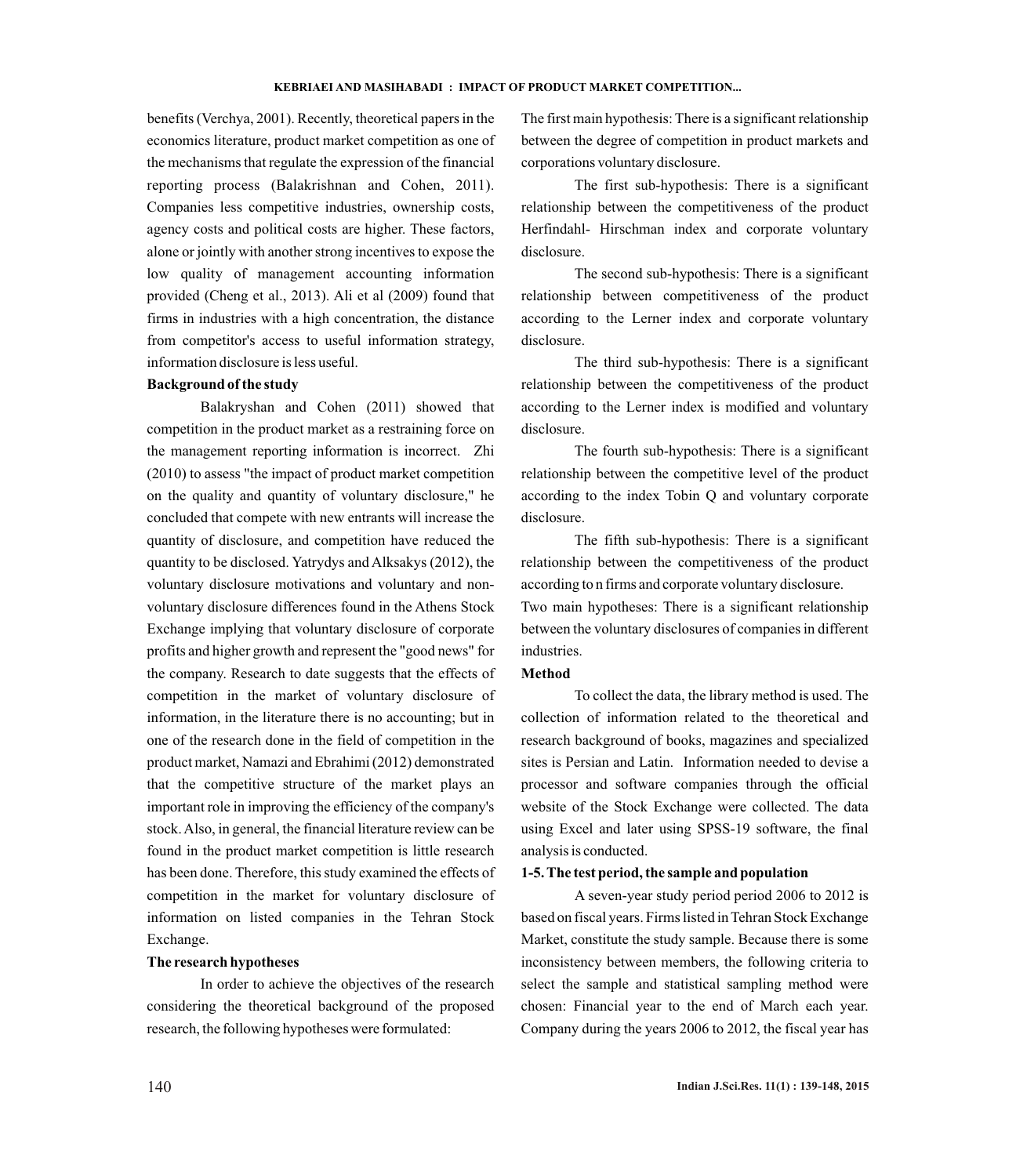# not changed. By the end of fiscal year 2005 in Tehran Stock Exchange Market is accepted. Banks and financial institutions are not included; because financial information disclosure and corporate governance structures that differ. According to the conditions and restrictions mentioned, 124 companies were selected as samples.

## **Variables**

## **1-6. Independent Variables**

Given the purpose of the research question, the market competitiveness of our products is considered as independent variables. The study of the five indicators of product market competition as the metrics is used.

## **1-1-6. Herfindahl - Hirschman Index**

Herfindahl - Hirschman Index sum of squared market shares of all firms in the industry are obtained (Chen et al., 2012: 296):

(1) 
$$
HHI = \sum_{i=1}^{k} S^{\wedge} 2
$$
 (2)  $Si = Xj / \sum_{i=1}^{n} Xj$ 

Where k is the number of firms in the market, Si market share of i, *Xj* represents the j-th and l represents the industry's sales. Herfindahl - Hirschman Index measure industry concentration. The larger the index is the more focused and less competition in the industry, and vice versa. It should be noted that these indicators in the study of Chen et al (2012), Cheng et al. (2013) and prayer and Ebrahimi (2012) have also been used.

#### **2-1-6. Lerner index**

This indicator directly reflects the strength of the market, the ability to determine the price is greater than marginal cost. Challenges facing the Lerner index in empirical research are that marginal costs are not visible. Therefore, the researchers Lerner index by marginal cost the cost estimate (Booth and Zhou, 2009). Following the Gaspr and Massa (2006), Cal and Lon (2011) Lerner index is defined as operating profit divided by sales.

This index is calculated using the following equation to approximate (Sharma, 2010):

## *LI = (Sale - Cogs SG & A) / Sale*

LI in the above equation represents the Lerner index, Sale reflects the sale, cogs represent the cost of goods sold and SG & A represents public expenditure, administration and sales.

## **3-1-6. Modified Lerner index**

Although Lerner index is used to determine the strength of the company's product market, but this measure specific factors such as the impact of the company's product market pricing of the industry does not breakdown. Hence, in this study a similar study by Sharma (2010), Pearce (2010), Gaspr and Massa (2006) and Namazi and Ebrahimi (2012), a modified version of the Lerner index is used. How to calculate the Lerner index is modified as follows (Sharma, 2010):

$$
LIIA = LI \mathbf{i} - \sum_{i=1}^{N} \omega i L I \mathbf{i}
$$

LIIA in the above equation represents the Lerner index is modified based on the industry, LIi Lerner index indicates the company i, iω i indicates the ratio of sales to total sales of the industry.

## **4-1-6. Tobin's Q ratio**

Increase in value of the stock market show that the company has been successful in competing with other competitors and increase the value of its shares. Tobin's Q ratio is a direct relationship between the stock market value, this means that the increase in stock market value to increase in Tobin's Q ratio and vice versa (Setayesh and Ranjbar, 2010). Accordingly, we have:

$$
QTOBIN = \frac{VOTS1 + BVTL1}{BVTA1}
$$

VOTSI which is the total stock market value, BVTLI is total debt to book value and the book value of total assets BVTAI.

## **5.1.6. n Firm Concentration Ratio**

This index is defined as follows:

 $CR_n = \sum_{i=1}^n Si \quad i=1, \dots, k \quad k>n$ 

 $k =$  the number of active firms in the market,  $n =$ number of large firms,  $Si =$  market share of firm i is the index n is the market share of the top firms in the industry. There is no theoretical base for selecting n and optionally a researcher chooses the value of n is n times 4 or 5 is considered. In this study, 4 firm concentration ratios are used (Ayslm, 2001).

### **2-6 Dependent variables**

Voluntary disclosure of corporate information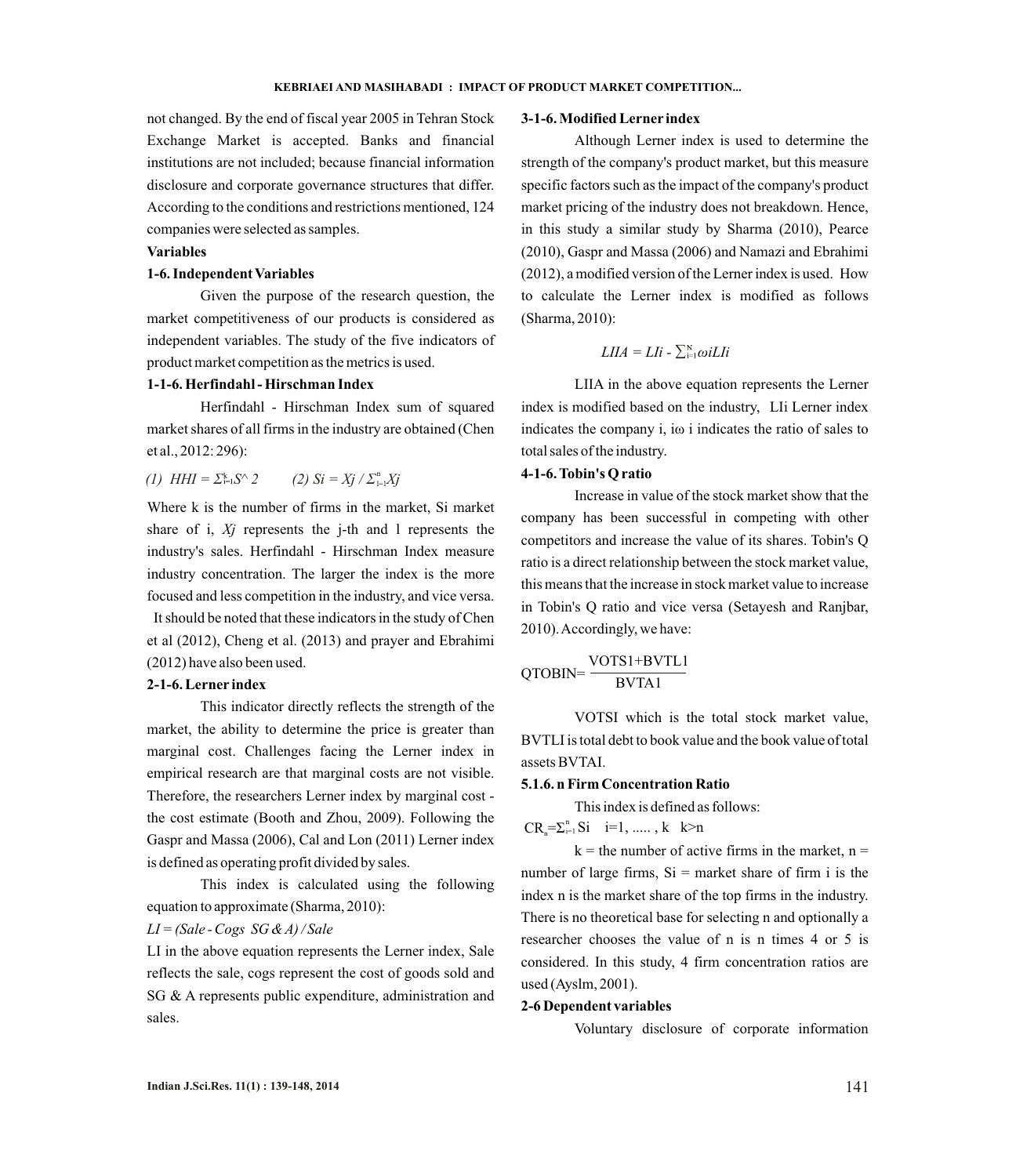dependent variable in this research study shows. The level of voluntary disclosure based on the criteria proposed by Botosan (1997), which was derived from the comments of the Committee Jenkins, is measured. Botosan model, the indicators used by corporate governance reports and data were extracted ranking of US companies. Due to the absence of the above, and considering that the Audit Office published a booklet entitled reporting format and participated in the preparation of samples and the information contained in its report on indicators rely the possibility of voluntary disclosure in the financial statements is restricted. Therefore, to extract the parameters of voluntary disclosure of information to the Board of Directors of the company was relying. Corporate disclosure policies and strategies during different years are somewhat similar and stable (Botosan, 1997). For example, Haley et al (1995), only 90 of the 595 largest companies in 23 industry companies during 1980 and 1990 were examined to determine the That the amounts disclosed in the year of the study did not reveal significant changes in the ranking; This reflects the fact that companies voluntarily disclose observations are not independent from one year to another is almost a constant routine. Botosan (1997) in their study of voluntary disclosure to the fiscal year 1990 was reviewed. Kashani Pour et al (2009) to determine the level of voluntary disclosure of companies, the fiscal year 2006 were studied. Also, Mahdavi and Alizadeh Tillya Tepe (2013) to determine the level of voluntary disclosure, only the 2011 fiscal year studied. Accordingly, in this study to collect information on the level of voluntary disclosure, the fiscal year 2012 were studied.

Finally, to measure the level of voluntary disclosure questionnaire Botosan adjusted for the Poor Kashani et al (2009) was set, was used. After reviewing the indicators are not mandatory according to accounting standards or the law in six sections as follows (including 71 of) determined:

Background information is a summary of the most important historical, non-financial key statistics, information sector, information forecasting, management discussion and analysis.

### **3-6. Control variables**

To control for other variables that affect the way in the analysis of a research problem, Necessary control variables were defined according to the review.

## **1-3-6 size of the company**

Criteria such as the number of sales in research Riahi (Balkoee 2001), Namazi and Kermani (2008) and Kashani Pour et al (2009) have also been considered as the size of the company. Therefore, in this study the natural logarithm of sales for size of the company measure used.

## **2-3-6- Financial Leverage**

One of the most important measures of leverage, debt ratio is obtained by dividing the debt to assets. Researchers such Kamran et al (2008) and George et al (2009) in their studies have used this ratio as financial leverage.

## **3-3-6- Liquidity**

Current ratio and quick ratio, the ratio is very common to measure liquidity (Foster, 1986). The study was preferred to assess the company's liquidity ratio for immediate use.

## **4-3-6- Profitability**

In this study, to assess the profitability of return on total assets is used. The variables in the study of prayer and Shirzadeh (2005) and Setayesh et al (2008) have also been used as a measure of profitability.

## **5-3-6- company history**

Aouseh - Aanisah (2000) claims that a company with experience in collecting, processing and presentation of information, acts more timely and quality information and greater transparency unfolds. In this study, the number of years elapsed since the adoption of the Company's participation in the Tehran Stock Exchange is calculated. **6-3-6- Auditing firm size**

# Dummy variables were used to determine the size of the auditing firm. If a company by the audit, the audit is number one and zero otherwise allocated to it. Barzideh and Moayeri (2006), and Alavi Tabari and et al (2010) have

also used this criterion in their research.

#### **Results**

In order to achieve the aims of the research, design and test the research hypotheses. Statistical results of the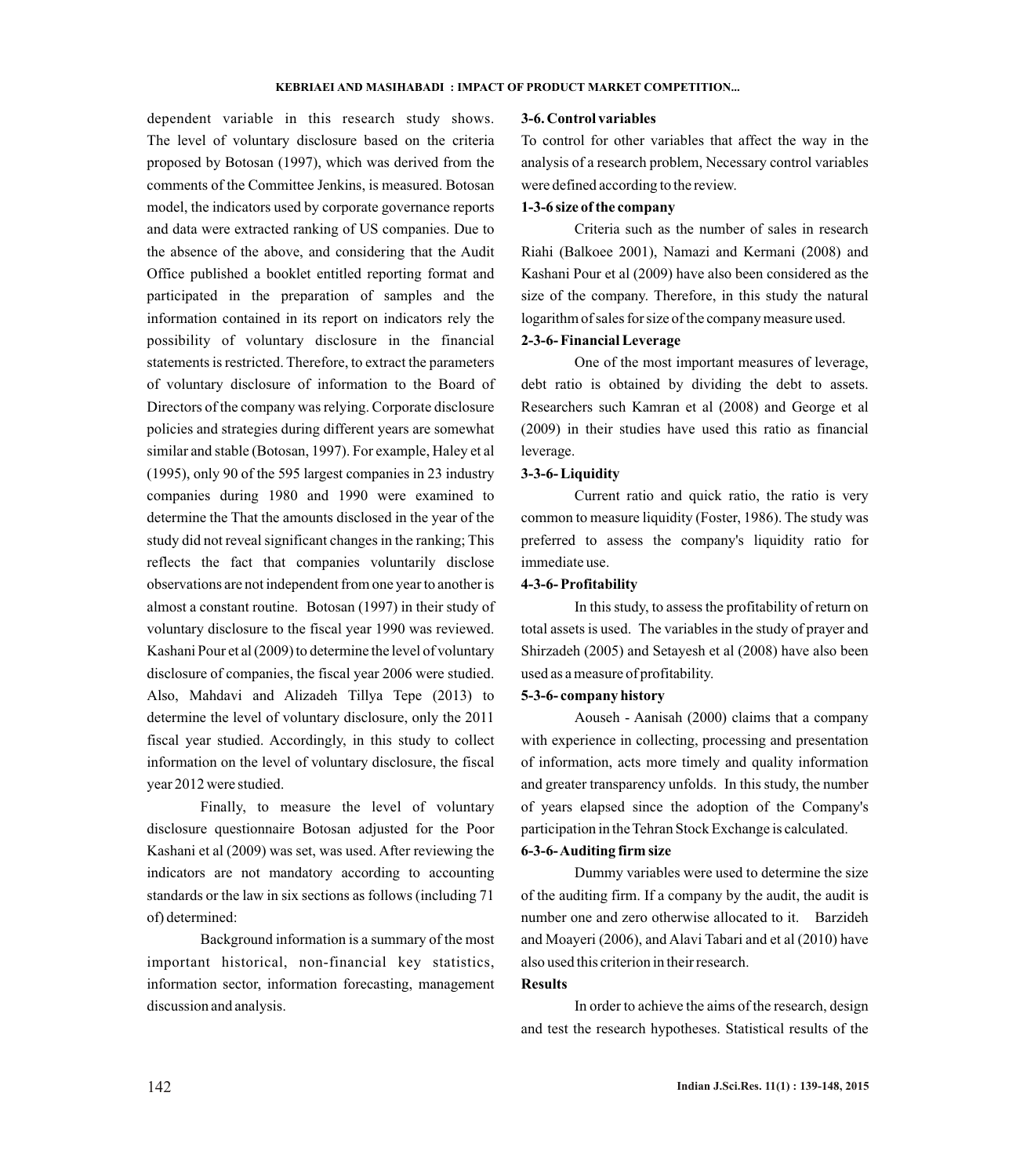test of this hypothesis are presented in Tables 1 to 5. Models used to test the hypothesis of this paper are as follows: In the regression model used to test the hypotheses:

 $VD = \alpha + \beta_1$ (...) +  $\beta_2$ (Size) +  $\beta_3$ (Age) +  $\beta_4$ (FL) + *β5(QR) + β6(Audit) + β7(RoA) + ε*

The first sub-hypothesis testing regression coefficient β1, HHZ, in the second sub-hypothesis test, the coefficient β1, LI, in the third sub-hypothesis test, the coefficient β1, LIIA, the fourth sub-hypothesis test, the coefficient β1, Q and the fifth sub-hypothesis test, the coefficient β1, SI,. That:

VD: represents a voluntary disclosure, α: represents the intercept, HHZ: shows the Herfindahl - Hirschman index, LI: represents the Lerner index, LIIA: represents the adjusted Lerner index, Q: Q represents Tobin index, SI: index n represents the firm, Size : indicates the size of the company, Age: represents the company's history, FL: reflects the financial leverage, QR: represents cash, Audit: audit shows the size of the institution and RoA: represents a profitable company.

## **1-7. Test the hypothesis**

The first sub-hypothesis: there is a significant relationship between the competitiveness of the product Herfindahl - Hirschman index and corporate voluntary disclosure. The results of statistical tests of hypotheses are presented in Table 1. This table shows the Herfindahl Hirschman Index as (p-value< 0.05) relationship between voluntary disclosure of corporate information which is

negative with respect to the Beta and the Herfindahl Hirschman Index is estimated to this relationship is reversed. In other words, assuming that H0 is rejected Hirschman Herfindahl index variable coefficient is zero. Moreover, the direct relationship between control variables, firm size, financial leverage, liquidity, profitability and voluntary disclosure of corporate information. According to the statistic  $F$  (  $p$ -value  $0.05$ ) fitted regression model is significant Hirschman Herfindahl index and control variables show a significant effect on voluntary disclosure of corporate information to Considering the adjusted coefficient of determination, these variables about 43.5% of the voluntary disclosure of corporate information to explain.

The second sub-hypothesis: there is a significant relationship between the Lerner index of competitiveness of the product and corporate voluntary disclosure. The results of the test the second hypothesis is presented in Table 2. As this table shows the Lerner index (p-value <0.05) relationship between voluntary disclosure of corporate information given the positive beta value and the value estimated for the Lerner index for the direct relationship.

In other words, assuming that H0 is rejected Lerner index variable coefficient is zero. Moreover, the direct relationship between control variables, firm size, financial leverage, liquidity, profitability and voluntary disclosure of corporate information there. According to the statistic F (pvalue <0.05) fitted regression model is significant Lerner index and control variables show a significant effect on

| Coefficients         | Estimated<br>value | Standardized<br>coefficients<br>(beta) | T-<br>statistics | p-value | F statistics | p-value | $R^2$<br>Adjusted |
|----------------------|--------------------|----------------------------------------|------------------|---------|--------------|---------|-------------------|
| Constant             | 0/113              |                                        | 2/723            | 0/007   |              |         |                   |
| Herfindahl Hirschman | $-0/064$           | $-0/159$                               | $-2/250$         | 0/026   |              |         |                   |
| Company Size         | 0/008              | 0/231                                  | 2/319            | 0/022   |              |         |                   |
| Financial Leverage   | 0/132              | 0/249                                  | 3/173            | 0/022   | 14/520       | 0/0005  | 0/435             |
| Liquidity            | 0/035              | 0/207                                  | 2/935            | 0/004   |              |         |                   |
| Profitability        | 0/101              | 0/221                                  | 2/444            | 0/016   |              |         |                   |
| Size CPA firm        | 0/001              | 0/003                                  | 0/050            | 0/960   |              |         |                   |
| Company Life         | $-0/001$           | $-0/099$                               | $-1/446$         | 0/151   |              |         |                   |

**Table 1: Results of Regression Testing for First Hypotheses**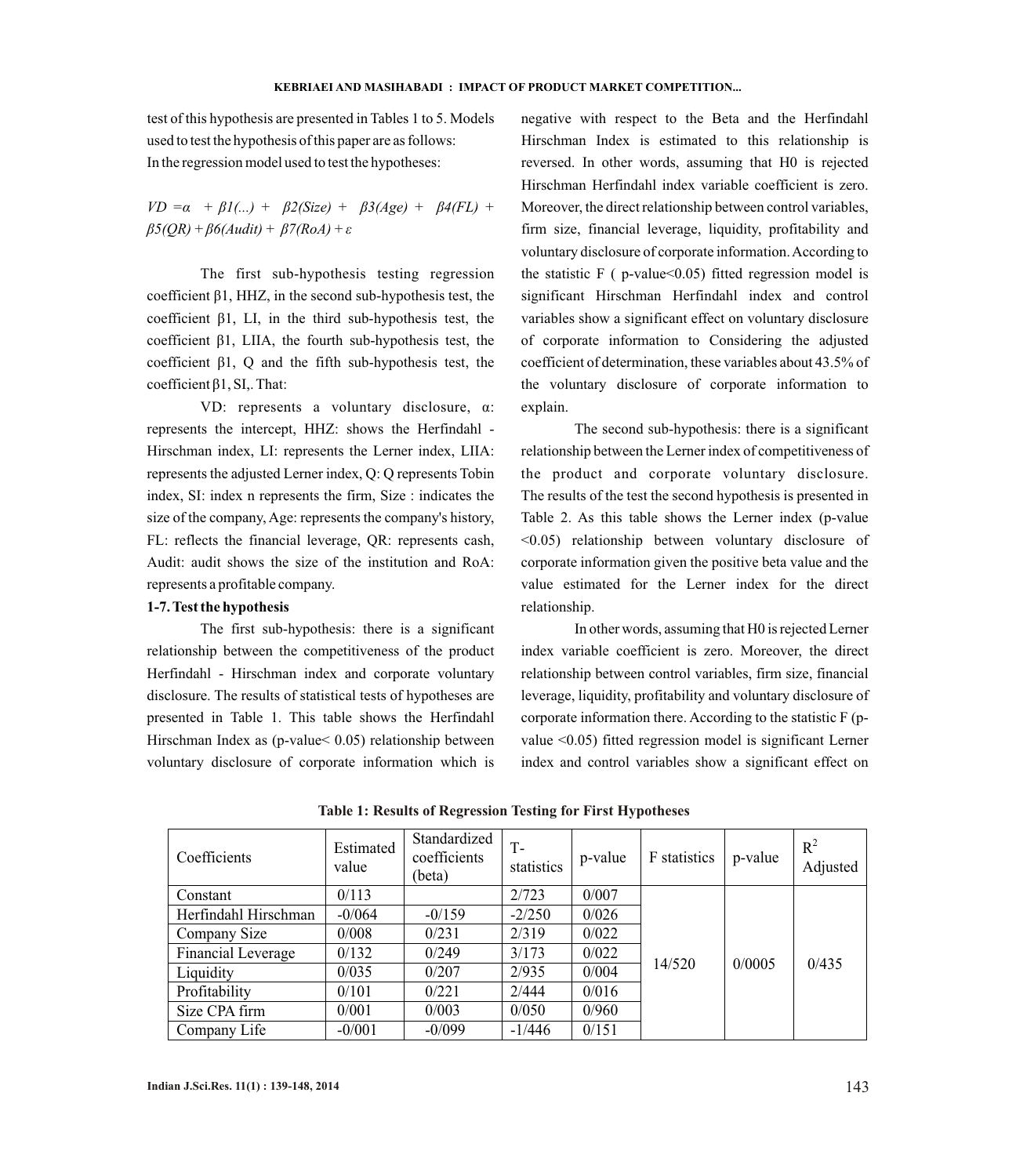| Coefficients  | Estimated<br>value | Standardized<br>coefficients<br>(beta) | $T -$<br>statistics | p-value   | F<br>statistics | p-value | $R^2$<br>Adjusted |
|---------------|--------------------|----------------------------------------|---------------------|-----------|-----------------|---------|-------------------|
| Constant      | 0.099              |                                        | 2/470               | $0 - 015$ |                 |         |                   |
| Herfindahl    | 0/037              | 0/156                                  | 2/149               | 0/034     |                 |         |                   |
| Hirschman     |                    |                                        |                     |           |                 |         |                   |
| Company Size  | 0/007              | 0/213                                  | 2/108               | 0/037     |                 |         |                   |
| Financial     | 0/137              | 0/260                                  | 3/316               | 0/001     |                 |         |                   |
| Leverage      |                    |                                        |                     |           | 14/406          | 0/0005  | 0/433             |
| Liquidity     | 0/038              | 0/227                                  | 3/223               | 0/002     |                 |         |                   |
| Profitability | 0/087              | 0/191                                  | 2/093               | 0/039     |                 |         |                   |
| Size CPA firm | $-0/006$           | $-0/036$                               | $-0/527$            | 0/599     |                 |         |                   |
| Company Life  | 0/0001             | $-0/095$                               | $-1/387$            | 0/168     |                 |         |                   |

**Table 2: Results of the Logistic Regression Analysis for The Second Sub-hypothesis**

**Table 3: Results of the Logistic Regression Analysis for the Third Sub-hypothesis**

| Coefficients  | Estimated<br>value | Standardized<br>coefficients<br>(beta) | $T -$<br>statistics | p-value | $\mathbf{F}$<br>statistics | p-value | $R^2$<br>Adjusted |
|---------------|--------------------|----------------------------------------|---------------------|---------|----------------------------|---------|-------------------|
| Constant      | 0/101              |                                        | 2/494               | 0/014   |                            |         |                   |
| Herfindahl    | 0/037              | 0/148                                  | 2/054               | 0/042   |                            |         |                   |
| Hirschman     |                    |                                        |                     |         |                            |         |                   |
| Company Size  | 0/007              | 0/209                                  | 2/056               | 0/042   |                            |         |                   |
| Financial     | 0/144              | 0/271                                  | 3/459               | 0/001   |                            |         |                   |
| Leverage      |                    |                                        |                     |         | 14/303                     | 0/0005  | 0/431             |
| Liquidity     | 0/040              | 0/238                                  | 3/369               | 0/001   |                            |         |                   |
| Profitability | 0/089              | 0/194                                  | 2/129               | 0/035   |                            |         |                   |
| Size CPA firm | $-0/005$           | $-0/034$                               | $-0/492/$           | 0/624   |                            |         |                   |
| Company Life  | 0/0001             | $-0/087$                               | $-1/269$            | 0/207   |                            |         |                   |

voluntary disclosure of corporate information to considering the adjusted coefficient of determination, these variables about 43.3% of the voluntary disclosure of corporate information to explain.

The third sub-hypothesis: there is a significant relationship between the Lerner index is adjusted according to the product being competitive and voluntary disclosure. The third hypothesis test results are presented in Table 3. As this table shows the adjusted Lerner index (p-value  $\leq 0.05$ ) relationship between voluntary disclosure of corporate information given the positive beta value and the value estimated for the Lerner index adjusted for the direct

relationship. In other words, assuming that H0 is rejected adjusted Lerner index variable coefficient is zero. Moreover, the direct relationship between control variables, firm size, financial leverage, liquidity, profitability and voluntary disclosure of corporate information. According to the statistic F (p-value  $\leq 0.05$ ) is significant regression model fitted and adjusted Lerner index and control variables show a significant effect on voluntary disclosure of corporate information according to the coefficient of determination adjusted for the variables about 43.1% of the voluntary disclosure of corporate information to explain.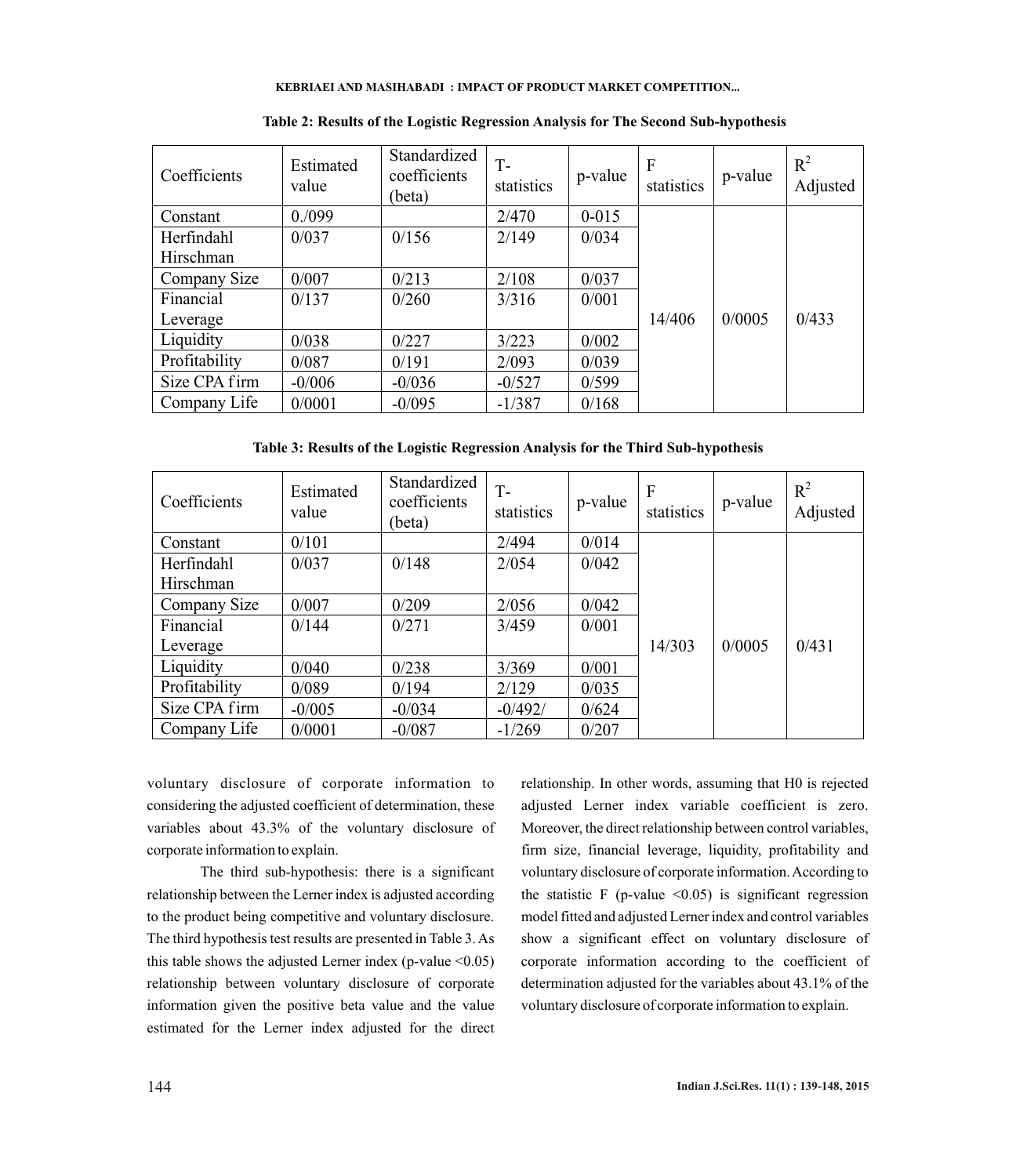| Coefficients       | Estimated<br>value | Standardized<br>coefficients<br>(beta) | T-statistics | p-value | F<br>statistics | p-value | $R^2$<br>Adjusted |
|--------------------|--------------------|----------------------------------------|--------------|---------|-----------------|---------|-------------------|
| Constant           | 0/106              |                                        | 2/956        | 0/008   |                 |         |                   |
| Herfindahl         | $-0/011$           | $-0/202$                               | $-2/151$     | 0/025   |                 |         |                   |
| Hirschman          |                    |                                        |              |         |                 |         |                   |
| Company Size       | 0/088              | 0/246                                  | 2/475        | 0/020   |                 |         |                   |
| Financial Leverage | 0/131              | 0/248                                  | 3/155        | 0/001   | 14/408          | 0/0005  | 0/433             |
| Liquidity          | 0/031              | 0/185                                  | 2/529        | 0/002   |                 |         |                   |
| Profitability      | 0/164              | 0/359                                  | 3/158        | 0/041   |                 |         |                   |
| Size CPA firm      | $-0/003$           | $-0/021$                               | $-0/314$     | 0/789   |                 |         |                   |
| Company Life       | 0/001              | $-0/085$                               | $-1/249$     | 0/279   |                 |         |                   |

**Table 4: Regression Analysis Results for the Fourth Sub Hypotheses**

#### **Table 5: Results of Regression Test for Fifth Sub hypotheses**

| Coefficients       | Estimated<br>value | Standardized<br>coefficients<br>(beta) | T-statistics | p-value | F<br>statistics | p-value | $R^2$<br>Adjusted |
|--------------------|--------------------|----------------------------------------|--------------|---------|-----------------|---------|-------------------|
| Constant           | 0/111              |                                        | 2/693        | 0/008   |                 |         |                   |
| Herfindahl         | $-0/224$           | $-0/159$                               | $-2/263$     | 0/025   |                 |         |                   |
| Hirschman          |                    |                                        |              |         |                 |         |                   |
| Company Size       | 0/008              | 0/234                                  | 2/353        | 0/020   |                 |         |                   |
| Financial Leverage | 0/136              | 0/257                                  | 3/292        | 0/001   | 14/535          | 0/0005  | 0/435             |
| Liquidity          | 0/037              | 0/219                                  | 2/111        | 0/002   |                 |         |                   |
| Profitability      | 0/086              | 0/188                                  | 3/066        | 0/041   |                 |         |                   |
| Size CPA firm      | $-0/003$           | $-0/018$                               | $-0/268$     | 0/789   |                 |         |                   |
| Company Life       | 0/001              | $-0/074$                               | $-1/088$     | 0/279   |                 |         |                   |

The fourth sub-hypothesis: there is a significant relationship between the competitive level of the product and the index Tobin Q voluntary corporate disclosure. The fourth hypothesis test results are presented in Table 4. As this table shows the index Tobin q (p-value  $\leq 0.05$ ) correlated with voluntary disclosure of corporate information given the negative beta value and the estimated value for the index Tobin's q, for this relationship is reversed. In other words, assuming that H0 is rejected Tobin q indicator variable coefficient is zero. Moreover, the direct relationship between control variables, firm size, financial leverage, liquidity, profitability and disclosure of corporate information is voluntary. According to the statistic F (p-value  $\leq 0.05$ ) fitted regression model is significant and the index Tobin q and control variables show a significant effect on voluntary disclosure of corporate information to considering the adjusted coefficient of determination, these variables about 43.3% of the voluntary

disclosure of corporate information to explain.

The fifth sub-hypothesis: there is a significant relationship between the competitiveness of the product of n firms and corporate voluntary disclosure. The fifth hypothesis test results are presented in Table 5. As this table shows the index n firms (p-value  $\leq 0.05$ ) correlated with voluntary disclosure of corporate information given the negative beta value and the estimated value for the index n firms, the relationship is reversed. In other words, assuming that H0 is rejected zero coefficient index n firms. In addition, direct relationship between the control variables, firm size, financial leverage, liquidity, profitability and voluntary disclosure of corporate information. According to the statistic  $F$  (p-value <0.05) fitted regression model is significant and Board index n and the control variables show a significant effect on voluntary disclosure of corporate information to considering the adjusted coefficient of determination, these variables about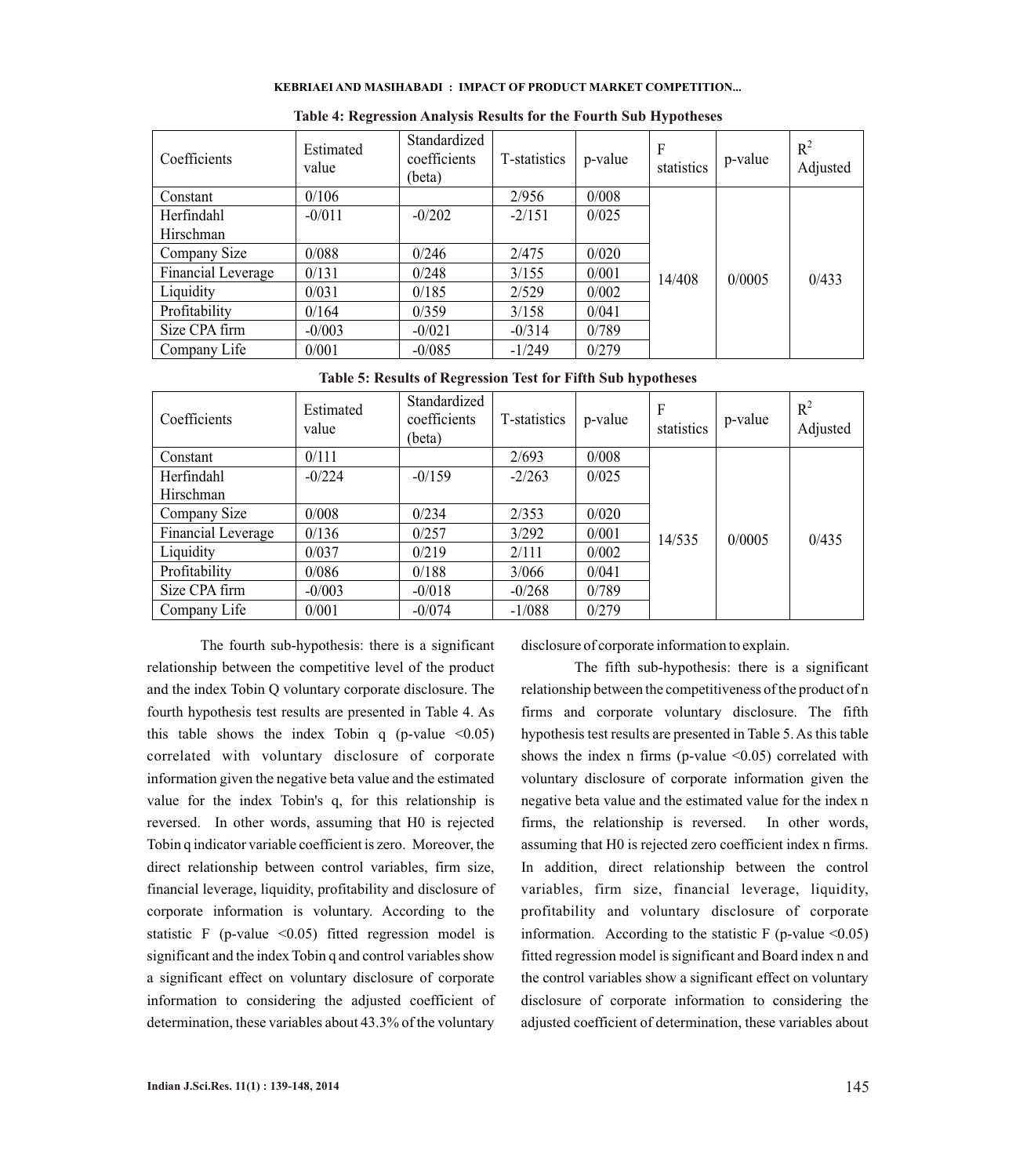|                | The sum<br>of<br>squares | Degrees<br>of<br>freedom | The<br>mean<br>sum of | <b>Statistics</b><br>F | Probability | Result of<br>Hypothesis |
|----------------|--------------------------|--------------------------|-----------------------|------------------------|-------------|-------------------------|
|                |                          |                          | squares               |                        |             |                         |
| <b>Between</b> | 0/212                    | 9                        | 0/009                 |                        |             |                         |
| groups         |                          |                          |                       |                        |             |                         |
| Within         | 0/473                    | 114                      | 0/005                 | 1/790                  | 0/246       | $H_{0}$                 |
| groups         |                          |                          |                       |                        |             |                         |
| Total          | 0/690                    | 123                      |                       |                        |             |                         |

## **Table 6: Results of ANOVA Second Main Hypothesis**

43.5% of the voluntary disclosure of corporate information to explain.

The first main hypothesis: there is a significant positive correlation between the competitiveness of product and corporate voluntary disclosure.

A competition between the product and voluntary disclosure, there is a significant relationship. It is worth considering the results from the first to the fifth sub-hypotheses testing this hypothesis have been answered.

Second main hypotheses: the voluntary disclosure of companies in different industries, there is a significant difference.

One-way analysis of variance was used to test this hypothesis. The hypothesis can be expressed by:

 $H0 =$  voluntary disclosure information on companies in various industries, is the same.

H1= voluntary disclosure information on companies in various industries, is the same.

Due to the possibility (-value  $\leq 0.05$ ) in Table 6, based on the same assumption H0 voluntary disclosure of information on companies in various industries, be rejected. Therefore, voluntary disclosure of information on companies in various industries is not identical.

## **DISCUSSION AND CONCLUSIONS**

This paper provides evidence in this regard is whether the relationship between products market competition and voluntary disclosure of information reported by companies. In this regard, this study uses data from the 124 companies listed in Tehran Stock Exchange in the period from 2006 to 2012 to find the answer the

competitive structure of the industry in Tehran Stock Exchange on voluntary disclosure of information released by the company is the impact? Thus, the Herfindahl - Hirschman index, Lerner, Lerner modified Tobin Q ratio and n firms compete in the product market is used as measurements. Also, the measurement of voluntary disclosure of corporate information Botosan modified questionnaire was used. The results of the statistical analysis of data collected using multiple regression analysis indicated that generally between voluntary disclosure of information and indicators Herfindahl - Hirschman, Lerner and Lerner adjusted, Tobin's Q ratio and n There is a firm and voluntary disclosure of information on companies in various industries, not identical. Overall, these results are compatible with the theoretical research. Also, the comparison of our results with the results of other studies done abroad, it can be concluded that the results of this study with the results of Zhi (2008) and Chow and Ho (2011) is consistent. Due to the unavailability of financial information on companies the present study was conducted in industries that have not been accepted in Tehran Stock Exchange; the generalization of the results of this study should be caution. In sum, the evidence of this study was similar to Cheng and colleagues (2013) showed competition in the market as one of the most important factors in the decisions of the voluntary disclosure of directors plays a significant role; relying on the results of the present study was to test the hypothesis suggests that the importance of voluntary disclosure of information exchange, securities and Exchange Organization recommended that reward and benefits for companies with up to consider voluntary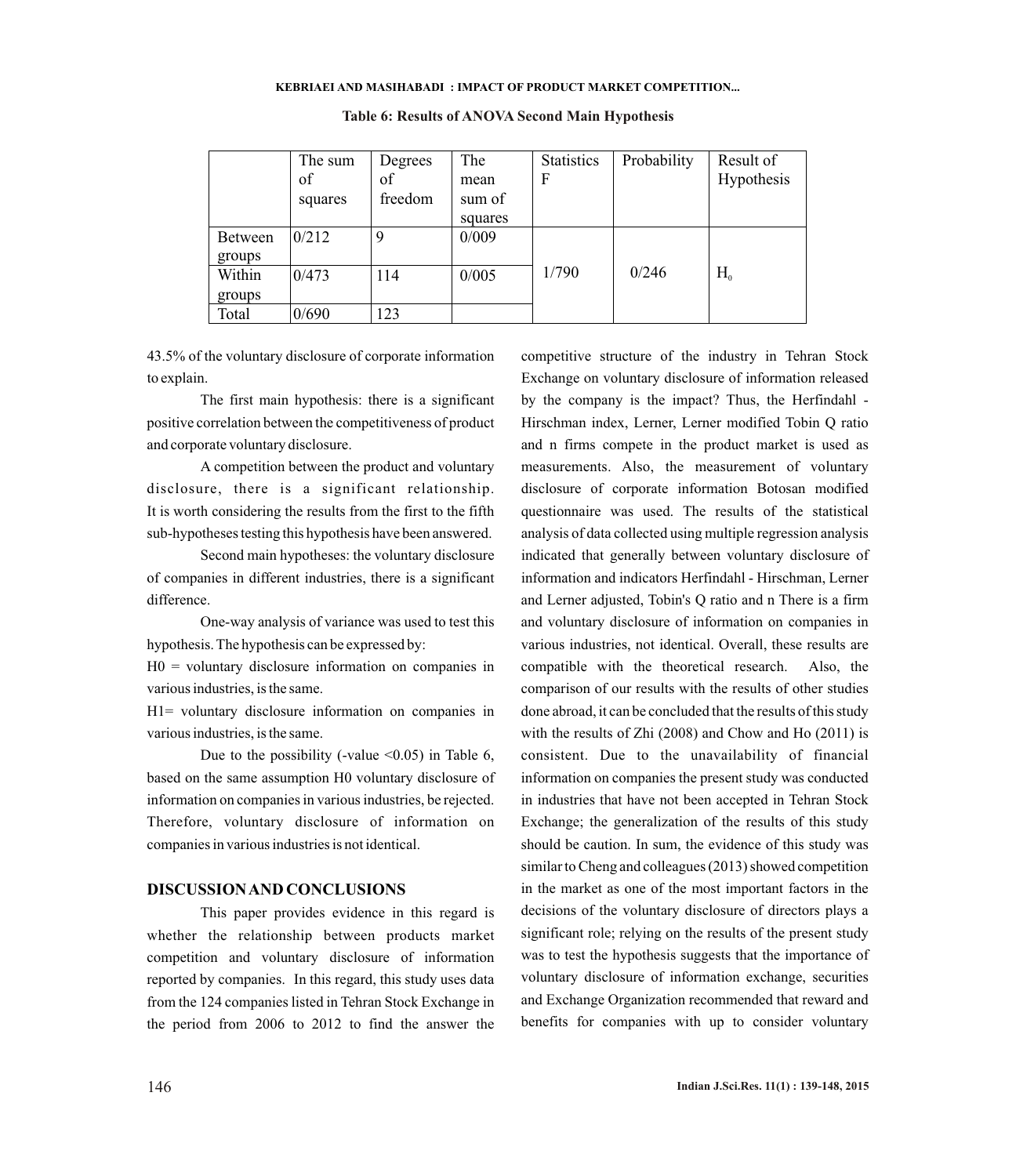disclosure by companies in order to improve its position in terms of information disclosure and appropriate steps are optional.

Also, companies are advised to devote time and resources to disclose information.

## **1-8- suggestions**

## **1-1-8- practical suggestions**

According to the results, the following recommendations to investors, the Securities and Exchange and the Company will be presented:

1. Given the importance of voluntary disclosure of information exchange, the Securities and Exchange Organization recommended the rewards and benefits for companies with high voluntary disclosure and penalties for firms with low voluntary disclosure to be considered up companies in order to improve its position in terms of information disclosure and appropriate steps are optional. Thus, Tehran Stock Exchange would be the consequences of voluntary disclosure appropriate (such as resource allocation in the economy and efficiency of information) benefit.

2. According to the results of research on the impact of product market competition on voluntary disclosure of information, Tehran Stock Exchange to suggest that non-disclosure of information to prevent or restrict the disclosure of information competing firms in an industry, requirements regarding the exposure of users to provide the required information.

3. Investors and creditors, the quality of accounting information plays a decisive role in the decisions of investors and creditors. Investors and creditors in their analysis, the highly competitive nature of the market and the impact they might disclose information voluntarily leaves to enter or exit the market.

4. Management Entities: deciding on the general policy of the company and disclosure of financial information is the responsibility of management. Management uses these results; it can adopt policies that due to the highly competitive nature of the market, the mode of operation of the company's disclosure policies before.

5. Auditors: One of the issues raised in the project audit, the audit procedure is adopted. As mentioned, one of

the most important factors in voluntary disclosure of information product market competition. Auditors may consider using the results of the competition in the market and the impact they will have to disclose information voluntarily, audit methods in different industries to adopt better.

6. The legislative bodies, legislative bodies such as the Securities and Exchange Standards Board should develop specific standards for each industry is aware of this issue, one of the factors affecting the level of voluntary disclosure level of competition in the market. If the purpose of exposing high-level policy-making bodies effort provide information to users, the standard so that the effect of competition in the provision of information should be considered.

## **2-1-8- suggestions for future studies**

To conduct further studies related to the present study, we suggest the following topics:

1. The criteria used to measure the variables. For example, to measure the competitiveness of other economic indicators used in the product market and the results of the use of these indicators may be compared.

2. The effect of product market competition on voluntary disclosure of information by companies, for short periods of less than one year (with the interim financial statements).

3. The relationship between product market competition and voluntary disclosure of information, in any industry to be examined separately.

4. The effect of product market competition on mandated disclosure.

5. The effect of product market competition on voluntary disclosure of financial information on companies, investment banks.

# **Note**

1- Product Market Competition

2 - Voluntary Disclosure

3- Herfindahl-Hirschman Index

4 - Lerner Index

5- Modified Lerner Index

```
6 - Tobin's Q Ratio
```
7- n Firm Concentration Ratio